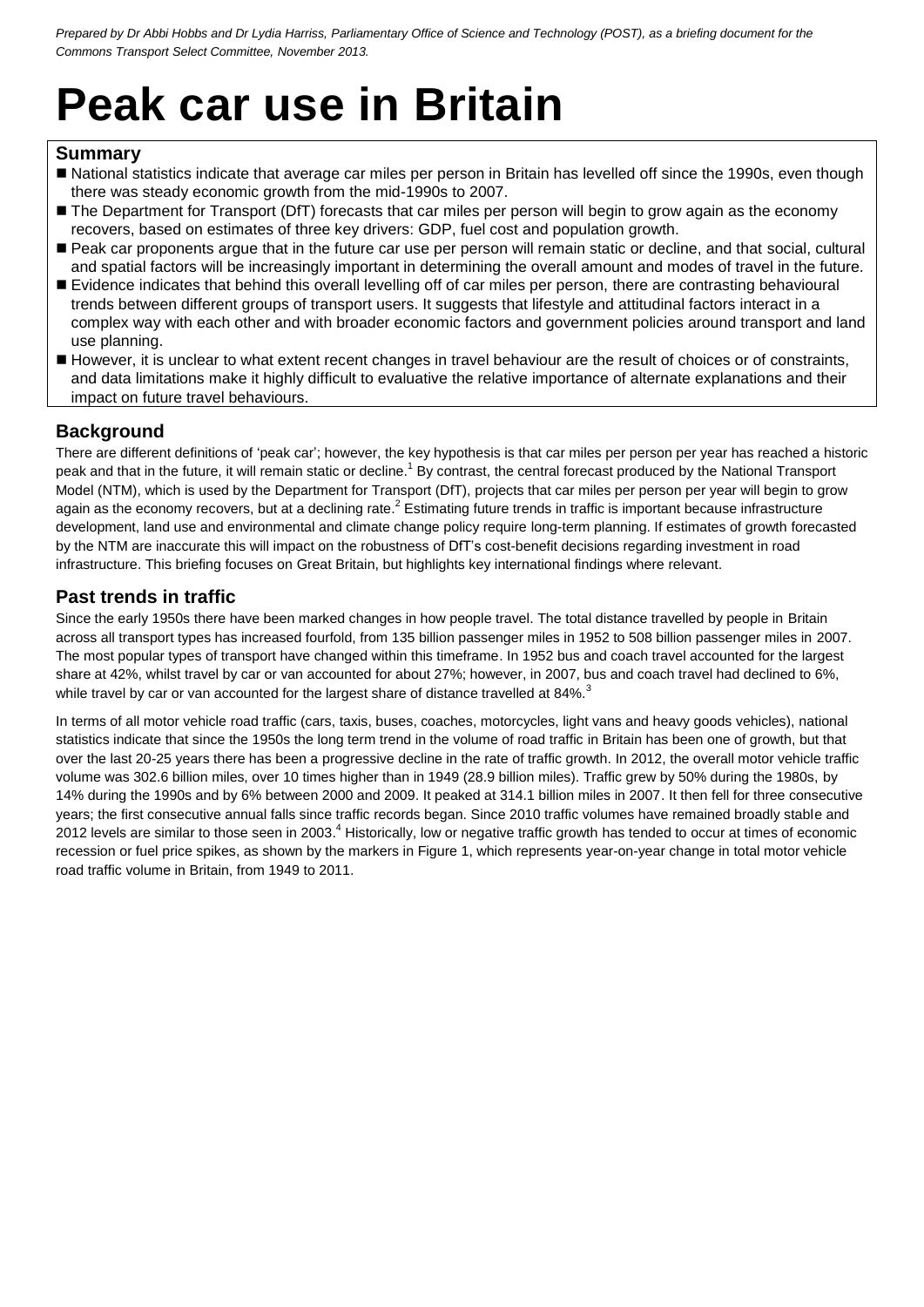

*Figure 1: Year-on-year change in total motor vehicle road traffic volume in Great Britain, from 1949 to 2011<sup>5</sup>*

## **Car traffic**

Since the 1980s, cars have accounted for around 80% of all motor vehicle traffic, and have been the main contributor to changes in the volume of overall motor vehicle travel.<sup>6</sup> Between 1991 and 2011, total car miles in Britain increased from 208.3 billion miles to 240.7 billion miles.<sup>7</sup> However, over the same time period, the total population of Britain increased from approximately 55.9 million in 1991<sup>8</sup> to 61.4 million in 2011. The British National Travel Survey (NTS) provides evidence that the number of car/van miles driven per person per year<sup>1</sup> has decreased by about 7% between 1995/97 and 2012. In London, the number of car/van miles driven per person per year has decreased by 37% in the same timeframe, which is much more than the national average.<sup>10</sup> The levelling off of car miles per person per year in the last 15-25 years has also been observed in other countries with high levels of car ownership and use, including France, Germany, Japan and the USA.<sup>11</sup>

#### **Traffic on the Strategic Road Network**

The Strategic Roads Network (SRN) consists of most of the motorways and some 'A' roads in England, which are managed by the Highways Agency. Despite making up only 2.4% of road length in England, in 2012 the SRN carried 32.7% of all road traffic and 65.5% of all HGV traffic.<sup>12</sup> It is difficult to determine the change in traffic over time specifically on the SRN because since 1999 the management of parts of the SRN has been transferred from the HA to relevant Local Authorities (22.7%). Taking this into account, best estimates are that traffic volumes on the SRN grew by 7% from 2002 to 2012, compared to a 3% fall experienced by Local Authority managed roads in the same time period; however these statistics are experimental and should be treated with caution.<sup>13</sup> This suggests that there are different rates of growth on different classes of road, and that the SRN may be under more pressure than its local counterparts due to a concentration of traffic on these road classes, and a relative increase in car miles per person amongst populations using the SRN.

#### **Comparative trends in rail use**

The levelling off of car miles per person contrasts strongly with trends in rail traffic in Britain. Following a period of decline in passenger mileage starting in the late 1950s, and flat demand during the 1970s and 1980s, there has been a steady and continual increase in rail traffic since the mid-1990s, right through the recent recession. Between 1995/7 and 2005/7 passenger miles per person on the National Rail network grew by 50%, due almost entirely to higher proportions of the population travelling by train, rather than to existing users making more frequent or longer rail trips.<sup>14</sup>

## **Future trends in traffic**

-

Both proponents and opponents of 'peak car' would generally agree that the number of car miles per person has levelled off or declined since the mid-1990s. Both would also largely agree that changes in travel behaviour are influenced by wider economic factors, as well as social, cultural and spatial factors. However, they disagree as to the primacy of these drivers.

#### **Models estimating increasing traffic growth**

In July 2013, DfT published '*Action for Roads*', which stated that they expect to see a return to nationwide traffic growth once the economy grows, based on supporting forecasts from the NTM.<sup>15</sup> DfT state that the NTM takes into account a wide range of explanatory factors for the level of road traffic, including congestion levels, demographic changes, manufacturing growth, as well as availability and cost of alternative modes of transport.<sup>2</sup> However, the NTM finds that the three key drivers for road traffic on the strategic road network are population, income and fuel costs (fuel price and fuel efficiency). Based on estimates of 20% population

<sup>&</sup>lt;sup>1</sup> Please note that the National Travel Survey (NTS) combines figures for car and van use. The NTS also makes a distinction between driver miles and passenger miles for cars/vans. Car/van passenger miles have decreased by 11% from 1995/97 to 2012. Figures prior to 1995/97 have not been included as data from 1995 onwards have been weighted, causing a one-off uplift in distance travelled per person from 1992/94 to 1995/97.<br><sup>2</sup> Personal correspondence.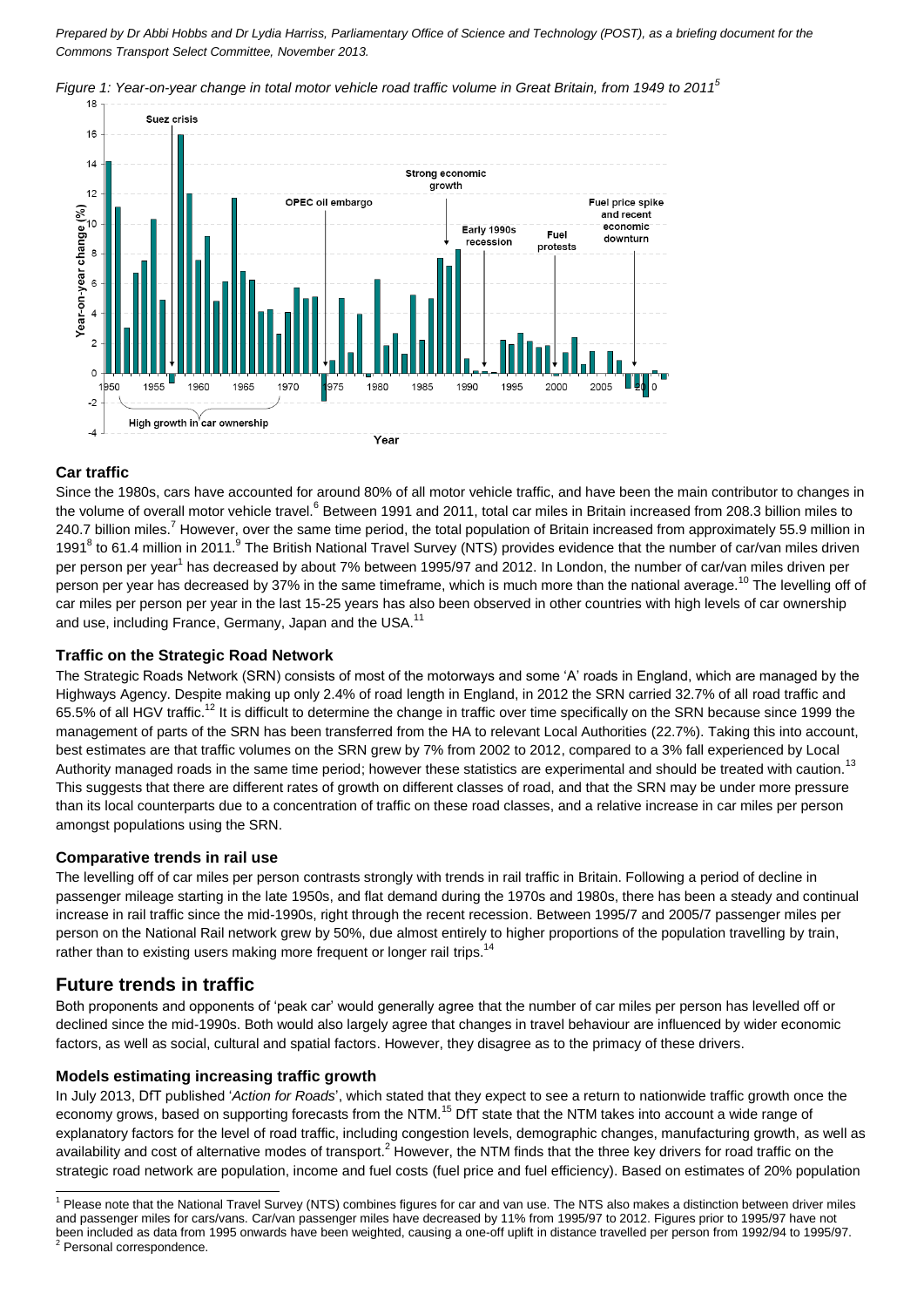growth in England from 2010 to 2040, a rise in GDP per capita of 57% and a fall in fuel costs of 28%, the 2013 central forecast is that total car miles across all classes of roads will increase by 39% from 2010 to 2040 (44% on the SRN and 37% on the non-SRN). In terms of car miles per person, this equates to an increase of 20% percent by 2040 (14% above pre-recession levels). Although this is an increase in car miles per person, it is a smaller increase relative to changes in GDP and fuel price than observed in the past. The 2013 forecast estimates that the rate of traffic growth relative to income growth will continue to decline over time as we move towards saturation in the market, where rising incomes fail to result in demand for additional cars.<sup>16</sup>

#### **Models estimating static or declining traffic growth**

Proponents of 'peak car' argue that lower growth in GDP and higher fuel prices are important factors, but that they are not sufficient to account for changes in travel behaviour in isolation.<sup>17</sup> They highlight that car miles per person remained stable during the years of steady economic growth from the mid-1990s to 2007.<sup>18</sup> There are various models of explanation for this trend across supporters, but all suggest that there are complex interactions between economic factors and social, cultural and spatial factors, and that these are likely to endure over time to some extent. Consequently, proponents project that on average car miles per person will remain static or decline, even in a growing economy. Taking this into account, they argue that social, cultural and spatial factors will be increasingly important in determining the overall amount and modes of travel in the future.<sup>19</sup>

# **Key factors underlying the peak car debate**

Three key observed changes in driving behaviour that contribute to much of the debate as to whether traffic growth is likely to increase, remain static or decrease in the future are outlined below. Whilst there is broad agreement that these changes have occurred, there is debate as to whether economic factors are the key drivers, or whether changes in travel behaviour, land use patterns and demographics will endure beyond economic recovery. This impacts on projections of future car use.

#### **More older people are driving, but less younger people are driving**

The number of older people holding a full driving licence has increased. Between 1995/97 and 2012 the proportion of people aged 70 and over holding a licence increased from 38% to 58%, and the proportion of people aged 60-69 increased from 63% to 79%. This is due to an ageing of existing licence holders rather than large numbers of newly qualified drivers in older age groups. By contrast, the proportion of young adults (aged 17-20) with a full driving licence has decreased since the early 1990s when driving licence holding for this age group was at its highest. In 1995/97, 43% of those aged 17-20 held a full licence, compared with a low of 27% in 2004 and 36% in 2012.<sup>20</sup> Key evidence as to the reasons for these changes and their likely future impact is below.

- Although more older people (aged over 60) drive than they used to, average car mileage per person peaks in people's 40s and thereafter decreases.<sup>21</sup> Further, growth in the number of older people driving is generally held to be in line with expectations, because the replacement of carless generations by fully motorised generations is still ongoing, especially for women. This broad trend has also been reported in Germany and France.<sup>22</sup>
- The proportion of young people holding a licence in Britain fluctuates year on year and the data does not show a linear downward trend since the early 1990s. However, a systematic review found that driver licensing amongst young people had declined in the last 10-20 years in a number of developed countries, including the US, Australia, Norway, Sweden and Britain.<sup>23</sup> This trend is of key interest within the peak car debate, as it is contrary to what was expected in the past. If it endures, it could mean that car miles per person will gradually fall off as 'generation Y' reach middle age and replace the current generation of highly car-dependent users.<sup>24</sup>

There is not consensus on whether declining youth licensing is due to choice or constraint. Evidence shows that changes in the affordability of driving (including increasing costs of learning to drive and car insurance and decreasing youth employment) is important. It also suggests that changes in lifestyle (such as more higher education, later marriage and greater urbanisation) and attitudinal factors (such as perception of the car as a status symbol) are also important factors, either in their own right or as modifiers of economic influences.<sup>25</sup> Importantly though, it is not clear whether these trends will persist as young people grow older, or whether they are simply delaying getting a license and more research is needed to better understand these complex influences. However, some research in Britain indicates early signs of partial persistence and that the later learning is associated with lower car miles per person in comparison to early learning.<sup>26</sup>

#### **More women are driving, but men are driving less**

Overall, in 2012 men drove nearly twice as many miles per year than women on average (4,291 miles compared with 2,475 miles). However, between 1995/97 and 2012 the average car mileage driven by men fell by 20%, compared to a 25% increase in mileage driven by women.<sup>27</sup> This trend has been examined in detail in several studies, including one published by the RAC Foundation based on the NTS survey.<sup>28</sup> Key findings from this report are below.

- For men aged 30 and over, reductions in driving mileage were reported to be the result of less miles per driver, with the proportion of males who were drivers remaining stable. The report found that the key factor accounting for most of the reduction in miles by men aged 30 and over was a sharp fall in company car use, which appears to be linked to changes in fiscal policy and that this is likely to be largely a one-off step change reduction. They concluded that if company car mileage is discounted, then there has been a pattern of continuing growth in private car use for those aged 30 and over, outside London, up to 2007.
- For men in their 20s, car miles per person fell by nearly 2,000 miles, or 30%, between 1995/7 and 2005/7. Data indicates that this is due to a combination of fewer young men driving and a reduction in mileage on the part of those who do drive.
- For women, growth in driving levels is partly due to an increasing proportion of the female population becoming drivers. About half of the growth in women's car mileage has been for commuting and work-related travel. It is unclear whether future car use by women will follow current trends among men.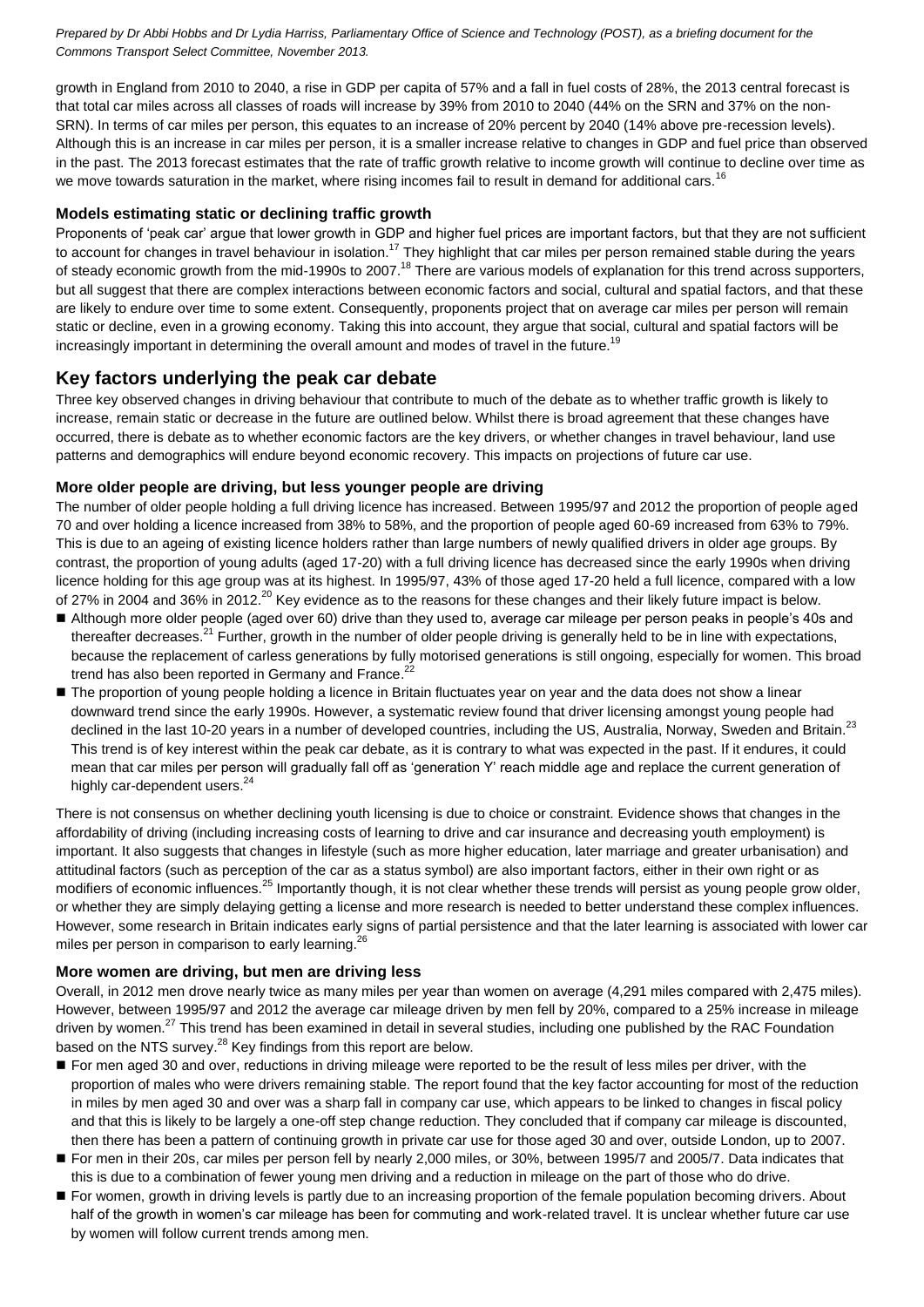Overall, the 'company car effect' fits well with the changes in travel behaviour amongst middle-aged men. However, the largest reductions in company car miles have been among men classified as 'professionals', and private car miles have also fallen for this group, indicating no aggregate switch from company to private car miles.<sup>29</sup> More research needs to be conducted to determine the impact of competing options on the reduction in company car usage, such as using a private car and claiming a business mileage rate or having some form of light van.<sup>30</sup> This is important because research around future traffic growth has tended to focus on car use, which has historically been the main contributor to changes in the volume of traffic; however from 2002-2012 traffic volume for all vehicle types decreased except for light goods vehicles (vans), which increased by over a fifth (21.5%).<sup>31</sup> As such, vans are of growing relevance to overall traffic levels on Britain's roads, and research is needed to understand the differences in how cars and vans are used. Further, the 'company-car effect' cannot explain the sharp downward trend in driving among young men.

#### **People drive less in urban areas, but more in rural areas and on motorways**

There is wide agreement that the data indicates differential travel behaviours in different locations, with the distance travelled by car per person in England varying more than fourfold between the most and least urbanised areas (Inner London and mainly rural districts).<sup>32</sup> Further, whilst growth in urban areas is decreasing, growth in rural areas has remained static or is increasing.<sup>33</sup> The volume of traffic on motorways has also grown, by 8.4% from 2002 to 2012.<sup>34</sup> Key factors influencing this trend are outlined below.

- Saturation of demand. The average time spent travelling has remained fairly static over time at around one hour a day (the 'Marchetti wall' effect).<sup>35</sup> Some researchers, including a former Chief Scientist at DfT, have argued that people have historically used faster modes of travel, such as the car, to achieve a wider choice of destinations (shops, entertainment etc.) by travelling further within that time.<sup>36</sup> However, as roads have become busier the benefits of travelling by car may diminish, especially in urban areas where roads can be highly congested and there is wide choice within a small area. In urban locations (and especially London), this shift has been accelerated by investments in public transport, which has become faster and more reliable, and policy measures to restrict traffic and parking space (such as the congestion charge in London).
- Re-urbanisation. Models of population growth and spatial distribution indicate that long-standing trends of counter-urbanisation (movements from conurbations and cities to smaller towns and rural areas) are increasingly being offset by population growth in London and other larger urban areas. This is likely due to a combination of demographic factors (a concentration of international migrants and younger adults generally in these areas) and land use planning policies promoting urban regeneration, the use of 'brownfield' (previously developed) land and higher densities in new developments. $37$

The NTM takes into account a range of demographic and land use factors in different geographical areas, but it is intended to be a policy tool for the national level. DfT accepts that the NTM has not accurately represented trends in London, but argues that this does not significantly affect the forecasts.<sup>38</sup> However, some peak car proponents have highlighted that recent trends for specific groups of people or places are much more apparent at a disaggregate level.<sup>39</sup> For example, some researchers argue that although the impact of geographical location on aggregate car use was relatively small alongside the large increases in use generally prior to the 1990s, as the rate of growth overall has declined the issue of spatial distribution has become much more important in explaining current travel behaviour and influencing future trends. Further, DfT's forecasts assume no change in Government policy beyond that already announced. However, researchers have stressed that car use will be shaped by future policies around land use planning and measures to reduce driving, including the viability of alternative modes of transport.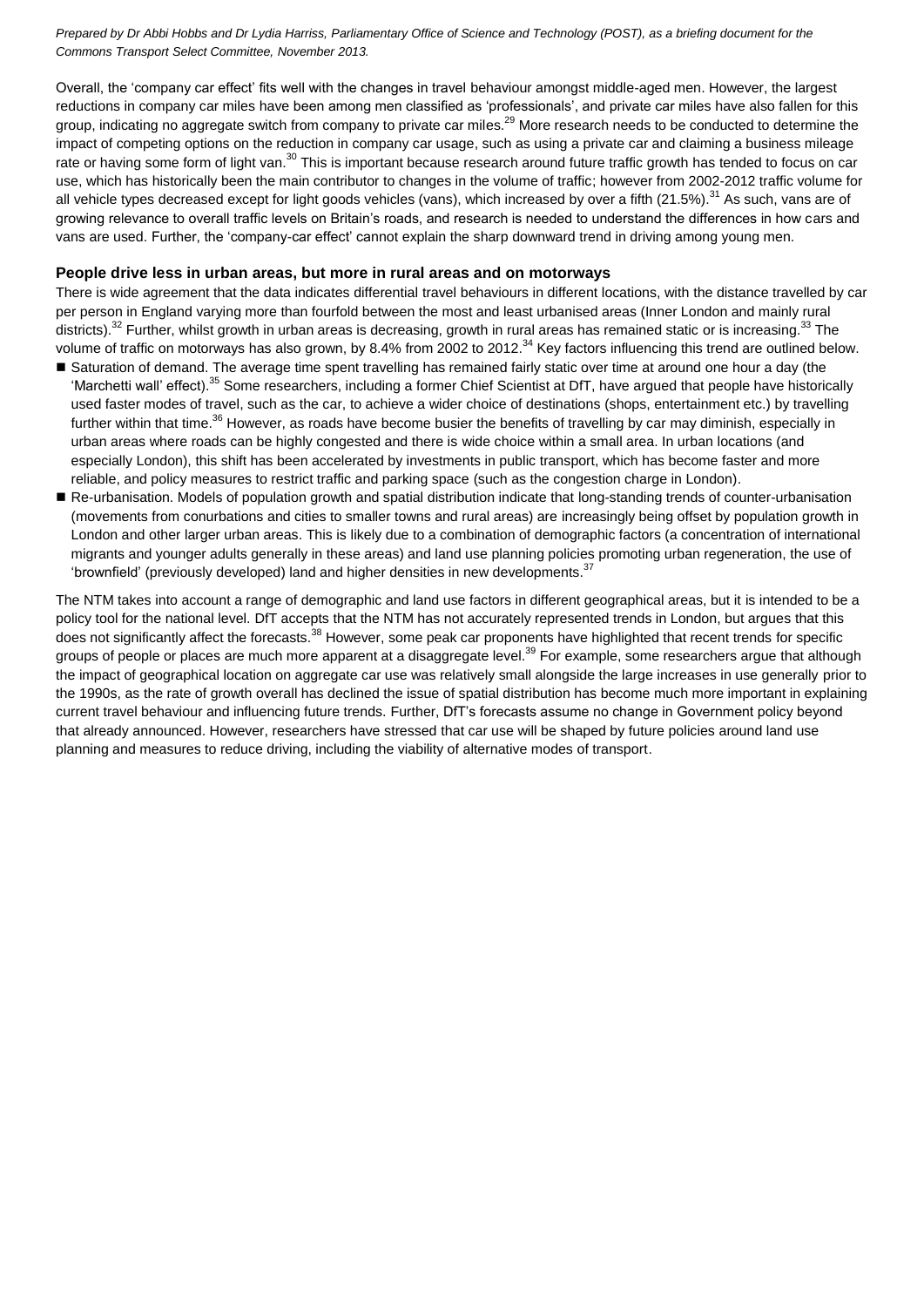# **References**

-<sup>1</sup> Goodwin, P. & Van Dender, K. (2013). "Peak Car" — Themes and Issues. *Transport Reviews*, 33(3), 243–254. Available at:

[http://www.tandfonline.com/doi/abs/10.1080/01441647.2013.804133#.Um1FZXC-3PY;](http://www.tandfonline.com/doi/abs/10.1080/01441647.2013.804133#.Um1FZXC-3PY) Goodwin, P. (2012). Three views on peak car. *World Transport Policy and Practice*. Available at[: http://eprints.uwe.ac.uk/16119/21/wtpp17.4.pdf#page=9.](http://eprints.uwe.ac.uk/16119/21/wtpp17.4.pdf#page=9) Goodwin, P. (2012). Peak travel, peak car and the future of mobility: evidence, unresolved issues, and policy implications, and a research agenda. *International Transport Forum Discussion Papers*. Available at[: http://ideas.repec.org/p/oec/itfaab/2012-13-en.html;](http://ideas.repec.org/p/oec/itfaab/2012-13-en.html) Le Vine, S. and Jones, P. (2012). *On the Move. Making sense of car and train travel trends in Britain*. RAC Foundation. Available at:

[http://www.racfoundation.org/assets/rac\\_foundation/content/downloadables/on\\_the\\_move-le\\_vine\\_&\\_jones-dec2012.pdf;](http://www.racfoundation.org/assets/rac_foundation/content/downloadables/on_the_move-le_vine_&_jones-dec2012.pdf) Metz, D. (2013). Peak Car and Beyond: The Fourth Era of Travel. *Transport Reviews*, 33(3), 255–270. Available at[: http://www.tandfonline.com/doi/abs/10.1080/01441647.2013.800615#.Um1FQ3C-3PY;](http://www.tandfonline.com/doi/abs/10.1080/01441647.2013.800615#.Um1FQ3C-3PY) Van Dender, K. and Clever, M. (2013). Recent Trends in Car Usage in Advanced Economies - Slower Growth Ahead? Summary and Conclusions of the ITF/OECD Roundtable on Long-run Trends in Car *Use*, Paris, 29-30 November 2012. Discussion Paper No 2013-09, International Transport Forum, OECD. Available at: [http://www.internationaltransportforum.org/jtrc/DiscussionPapers/DP201309.pdf.](http://www.internationaltransportforum.org/jtrc/DiscussionPapers/DP201309.pdf) 

<sup>2</sup> Department for Transport (2013) *Action for roads: a network for the 21st century*. Available at:

[https://www.gov.uk/government/uploads/system/uploads/attachment\\_data/file/212474/road-transport-forecasts-2013.pdf](https://www.gov.uk/government/uploads/system/uploads/attachment_data/file/212474/road-transport-forecasts-2013.pdf) and Department for Transport (2013). *Road transport forecasts 2013 – extended version.* Available at[: https://www.gov.uk/government/uploads/system/uploads/attachment\\_data/file/225483/road-transport-forecasts-2013-extended](https://www.gov.uk/government/uploads/system/uploads/attachment_data/file/225483/road-transport-forecasts-2013-extended-version.pdf)version.pdf

- <sup>3</sup> Office for National Statistics (2010). *Social Trends 40: 2010 edition. Chapter 12, Transport*. Available at[: http://www.ons.gov.uk/ons/rel/social-trends-rd/social-trends/social-trends-](http://www.ons.gov.uk/ons/rel/social-trends-rd/social-trends/social-trends-40/index.html)[40/index.html.](http://www.ons.gov.uk/ons/rel/social-trends-rd/social-trends/social-trends-40/index.html)
- <sup>4</sup> Department for Transport (2013). *Annual Road Traffic Estimates: Great Britain 2012*. Available at: emment/uploads/system/uploads/attachment\_data/file/208
- <sup>5</sup> Department for Transport (2013). *Annual Road Traffic Estimates: Great Britain 2012. Chart TRA0101e*.
- <sup>6</sup> Department for Transport (2013). *Annual Road Traffic Estimates: Great Britain 2012*.
- <sup>7</sup> Department for Transport (2013), *Table TRA0101, Road traffic (vehicle miles) by vehicle type in Great Britain, annual from 1949 to 2011*. Available at: https://www.gov.uk/government/statistical-data-sets/tra01-traffic-by-road-class-and-region
- <sup>8</sup> Office for National Statistics (2010). *Social Trends 40: 2010 edition. Chapter 1, Population*. Table 1.1.
- 9 Office for National Statistics (2013). Population and Household Estimates for the United Kingdom, March 2011. Available at[: http://www.ons.gov.uk/ons/dcp171778\\_304116.pdf.](http://www.ons.gov.uk/ons/dcp171778_304116.pdf) 10 Department for Transport (2013). National Travel Survey 2012. Available at[: https://www.gov.uk/government/uploads/system/uploads/attachment\\_data/file/243957/nts2012-](https://www.gov.uk/government/uploads/system/uploads/attachment_data/file/243957/nts2012-01.pdf)
- [01.pdf.](https://www.gov.uk/government/uploads/system/uploads/attachment_data/file/243957/nts2012-01.pdf) <sup>11</sup> Kuhnimhof, T..Zumkeller, D., & Chlond, B. (2013). Who Made Peak Car, and How? A Breakdown of Trends over Four Decades in Four Countries. *Transport Reviews*, 33(3), 325– 342. Available at[: http://www.tandfonline.com/doi/abs/10.1080/01441647.2013.801928#.UoC193C-3PY;](http://www.tandfonline.com/doi/abs/10.1080/01441647.2013.801928#.UoC193C-3PY) Le Vine, S. and Jones, P. (2012). *On the Move. Making sense of car*  and train travel trends in Britain. RAC Foundation; Millard-Ball, A., & Schipper, L. (2011). Are We Reaching Peak Travel? Trends in Passenger Transport in Eight Industrialized Countries. *Transport Reviews*, 31(3), 357–378. Available at[: http://www.internationaltransportforum.org/jtrc/DiscussionPapers/DP201213.pdf;](http://www.internationaltransportforum.org/jtrc/DiscussionPapers/DP201213.pdf) Van Dender, K. and Clever, M. (2013). *Recent Trends in Car Usage in Advanced Economies – Slower Growth Ahead? Summary and Conclusions of the ITF/OECD Roundtable on Long-run Trends in Car Use*, Paris, 29-30 November 2012. Discussion Paper No 2013-09, International Transport Forum, OECD.
- <sup>12</sup> Department for Transport (2013). *Annual Road Traffic Estimates: Great Britain 2012*.
- <sup>13</sup> Department for Transport (2013). *Annual Road Traffic Estimates: Great Britain 2012*.
- <sup>14</sup> Le Vine, S. and Jones, P. (2012). *On the Move. Making sense of car and train travel trends in Britain*. RAC Foundation.
- <sup>15</sup> Department for Transport (2013) *Action for roads: a network for the 21st century*.
- <sup>16</sup> Department for Transport (2013). *Road transport forecasts 2013 – extended version*.
- <sup>17</sup> Cohen, M. J. (2012). The future of automobile society: a socio-technical transitions perspective. Technology Analysis & Strategic Management, 24(4), 377–390. Available at: [http://www.tandfonline.com/doi/abs/10.1080/09537325.2012.663962#.Um1H-nC-3PY;](http://www.tandfonline.com/doi/abs/10.1080/09537325.2012.663962#.Um1H-nC-3PY) Goodwin, P., & Van Dender, K. (2013). "Peak Car" — Themes and Issues. *Transport Reviews*, 33(3), 243–254; Kuhnimhof, T..Zumkeller, D., & Chlond, B. (2013). Who Made Peak Car, and How? A Breakdown of Trends over Four Decades in Four Countries. *Transport Reviews*, 33(3), 325–342; Millard‐Ball, A., & Schipper, L. (2011). Are We Reaching Peak Travel? Trends in Passenger Transport in Eight Industrialized Countries. *Transport Reviews*, 31(3), 357–378; Stokes, G. (2013). The Prospects for Future Levels of Car Access and Use. *Transport Reviews*, 33(3), 360–375. Available at: [http://www.tandfonline.com/doi/abs/10.1080/01441647.2013.800614#.UoC7eXC-3PY.](http://www.tandfonline.com/doi/abs/10.1080/01441647.2013.800614#.UoC7eXC-3PY)
- <sup>18</sup> Van Dender, K. and Clever, M. (2013). *Recent Trends in Car Usage in Advanced Economies Slower Growth Ahead? Summary and Conclusions of the ITF/OECD Roundtable on Long-run Trends in Car Use*, Paris, 29-30 November 2012. Discussion Paper No 2013-09, International Transport Forum, OECD..
- <sup>19</sup> Metz, D. (2013). Peak Car and Beyond: The Fourth Era of Travel. *Transport Reviews*, 33(3), 255–270 and Stokes, G. (2013). The Prospects for Future Levels of Car Access and Use. *Transport Reviews*, 33(3), 360–375.
- <sup>20</sup> Department for Transport (2013). *National Travel Survey 2012*.
- <sup>21</sup> Le Vine, S. and Jones, P.(2012). *On the Move. Making sense of car and train travel trends in Britain*. RAC Foundation.
- <sup>22</sup> Kuhnimhof, T., Zumkeller, D., & Chlond, B. (2013). Who Made Peak Car, and How? A Breakdown of Trends over Four Decades in Four Countries. *Transport Reviews*, 33(3), 325–342.
- <sup>23</sup> Delbosc, A., & Currie, G. (2013). Causes of Youth Licensing Decline: A Synthesis of Evidence. *Transport Reviews*, 33(3), 271–290. Available at; [http://www.tandfonline.com/doi/abs/10.1080/01441647.2013.801929#.Um1HbnC-3PY.](http://www.tandfonline.com/doi/abs/10.1080/01441647.2013.801929#.Um1HbnC-3PY)
- <sup>24</sup> Stokes, G. (2013). The Prospects for Future Levels of Car Access and Use. *Transport Reviews*, 33(3), 360–375.
- <sup>25</sup> Delbosc, A., & Currie, G. (2013). Causes of Youth Licensing Decline: A Synthesis of Evidence. Transport Reviews, 33(3), 271–290; Goodwin, P. & Van Dender, K. (2013). "Peak Car" — Themes and Issues. *Transport Reviews*, 33(3), 243–254; Kuhnimhof, T, Armoogum, J., & Buehler, R. (2012). Men shape a downward trend in car use among young adults—evidence from six industrialized countries. *Transport Reviews,* 33(3), 325–342; Van Dender, Kurt and Clever, Martin (2013). *Recent Trends in Car Usage in Advanced Economies – Slower Growth Ahead? Summary and Conclusions of the ITF/OECD Roundtable on Long-run Trends in Car Use*, Paris, 29-30 November 2012. Discussion Paper No 2013-09, International Transport Forum, OECD
- <sup>26</sup> Goodwin, P.& Van Dender, K. (2013). "Peak Car" Themes and Issues. *Transport Reviews*, 33(3), 243–254 and Stokes, G. (2013). The Prospects for Future Levels of Car Access and Use. Transport Reviews, 33(3), 360–375.
- <sup>27</sup> Department for Transport (2013). *National Travel Survey 2012*..
- <sup>28</sup> Le Vine, S. and Jones, P. (2012). *On the Move. Making sense of car and train travel trends in Britain*. RAC Foundation.
- <sup>29</sup> Le Vine, S. and Jones, P. (2012). *On the Move. Making sense of car and train travel trends in Britain*. RAC Foundation.
- <sup>30</sup> Le Vine, S., Jones, P., Polak, J. (2013) The contribution of benefit-in-kind taxation policy in Britain to the 'Peak Car' phenomenon. *Transport Reviews*. 33(5). Available at: [http://www.tandfonline.com/doi/abs/10.1080/01441647.2013.827267#.Um1E33C-3PY.](http://www.tandfonline.com/doi/abs/10.1080/01441647.2013.827267#.Um1E33C-3PY)
- <sup>31</sup> Department for Transport (2013). *National Travel Survey 2012*..
- <sup>32</sup> Headicar, Peter. (2013). The Changing Spatial Distribution of the Population in England: Its Nature and Significance for "Peak Car." *Transport Reviews*, 33(3), 310–324. Available at[: http://www.tandfonline.com/doi/abs/10.1080/01441647.2013.802751.](http://www.tandfonline.com/doi/abs/10.1080/01441647.2013.802751)
- <sup>33</sup> Le Vine, S. and Jones, P. (2012). *On the Move. Making sense of car and train travel trends in Britain*. RAC Foundation.
- <sup>34</sup> Department for Transport (2013). *Annual Road Traffic Estimates: Great Britain 2012*.
- <sup>35</sup> Department for Transport (2013). *National Travel Survey 2012*.
- <sup>36</sup> Metz, D. (2013). Peak Car and Beyond: The Fourth Era of Travel. *Transport Reviews*, 33(3), 255–270. Available at:
- [http://www.tandfonline.com/doi/abs/10.1080/01441647.2013.800615#.Um1FQ3C-3PY.](http://www.tandfonline.com/doi/abs/10.1080/01441647.2013.800615#.Um1FQ3C-3PY)
- <sup>37</sup> Headicar, Peter. (2013). The Changing Spatial Distribution of the Population in England: Its Nature and Significance for "Peak Car." *Transport Reviews*, 33(3), 310–324; Newman, P. (2012). Briefing: Peak car use–what does it mean for urban design and planning? *Proceedings of the ICE-Urban Design and Planning*. 165(4): 197-200. Available at: w.icevirtuallibrary.com/content/article/10.1680/udap.12.00018; Williams, Ian and Jin, Ying (2013). The impacts of urban densification on the supply and demand for *transport*. Paper accepted at European Transport Conference 2013. Frankfurt, 30 Sept-2 Oct; WSP and Arup (2005). *Impacts of Land use Planning Policy on Transport Demand and Congestion*. Cambridge: WSP/ARUP for DfT. Available at[: http://www.wspgroup.com/upload/documents/PDF/news%20attachments/PPG13\\_Final\\_Report.pdf.](http://www.wspgroup.com/upload/documents/PDF/news%20attachments/PPG13_Final_Report.pdf)